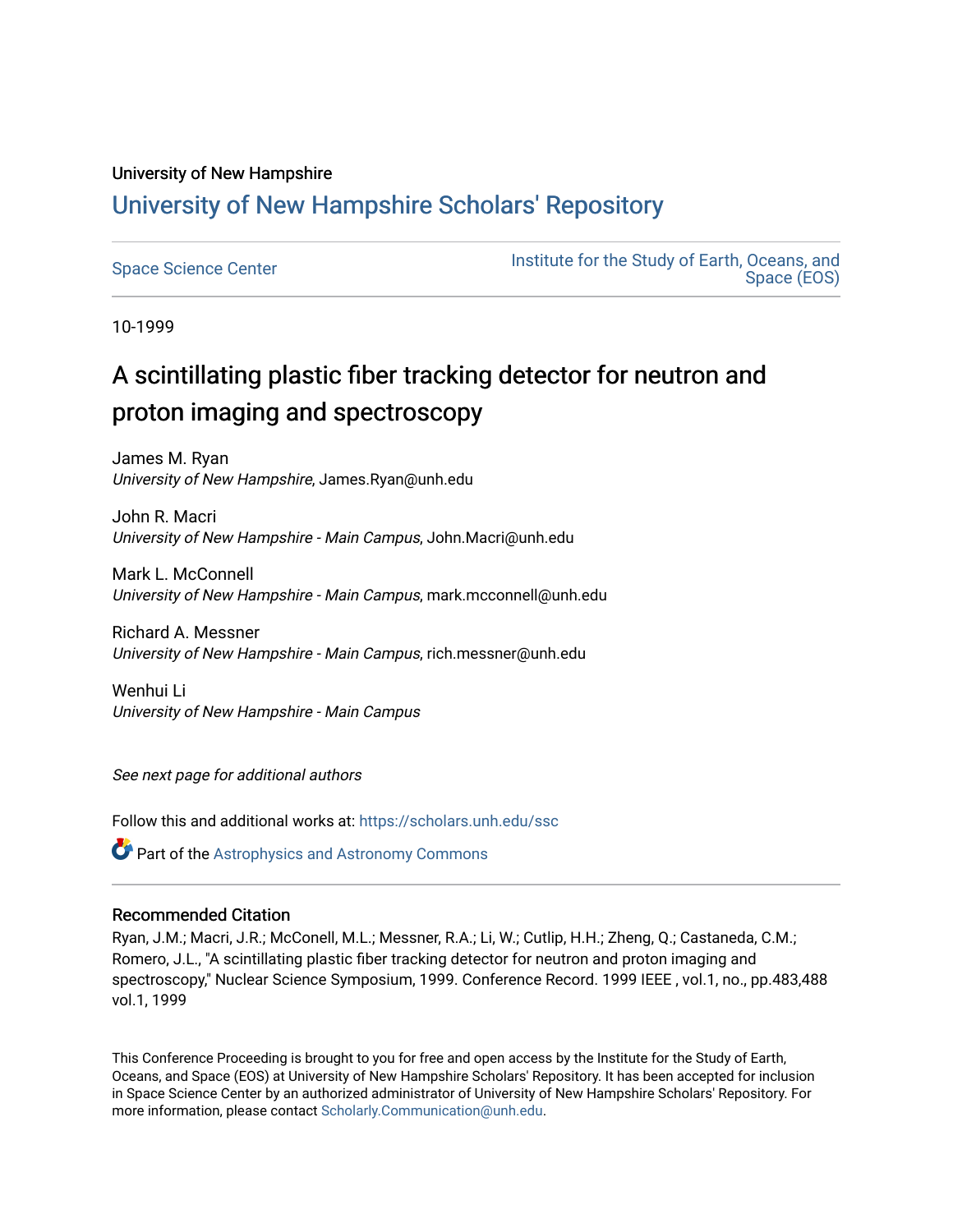### Authors

James M. Ryan, John R. Macri, Mark L. McConnell, Richard A. Messner, Wenhui Li, Hansford H. Cutlip, Quihua Zheng, Carlos Castaneda, and Juan L. Romero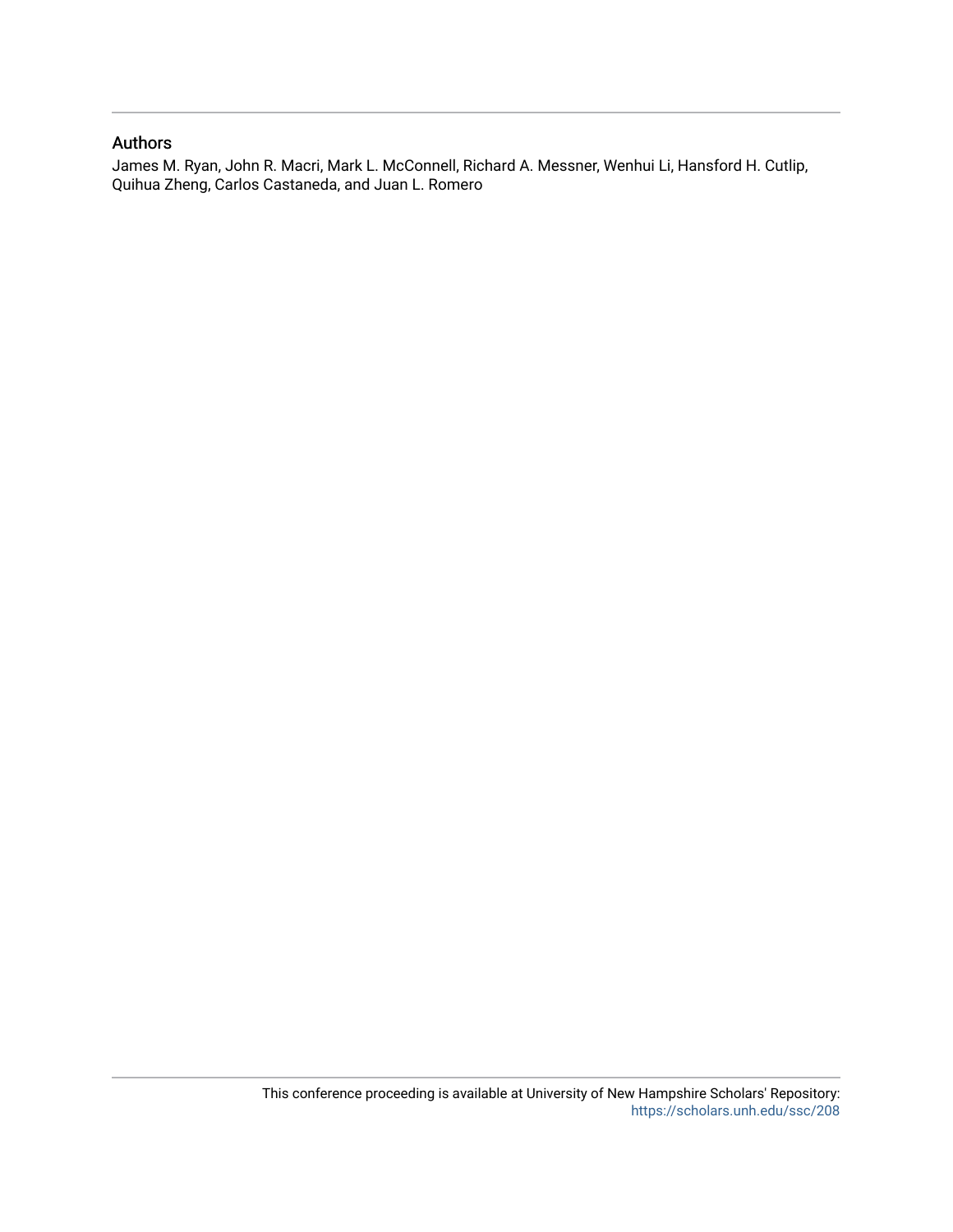### **A** Scintillating Plastic Fiber Tracking Detector for Neutron and Proton Imaging and Spectroscopy

James M. Ryan', John R. Macri', Mark L. McConnell', Richard **A.** Messner', Wenhui Liz, Hansford H. Cutlip<sup>1</sup>, Quihua Zheng<sup>1</sup>, Carlos M. Castaneda<sup>3</sup>, Juan L. Romero<sup>3</sup> <sup>1</sup>Space Science Center, University of New Hampshire, Durham, NH 03824 <sup>2</sup>Dept. of Electrical Engineering, University of New Hampshire, Durham, NH 03824

<sup>3</sup>Crocker Nuclear Laboratory, University of California, Davis CA 95616

#### *Abstract*

We report the results of recent calibration data analysis of a prototype scintillating fiber tracking detector system designed to perform imaging, spectroscopy and particle identification on 20 to 250 MeV neutrons and protons. We present the neutron imaging concept and briefly review the detection principle and the prototype description. The prototype detector system records ionization track data on an event-by-event basis allowing event selection criteria to be used in the off-line analysis. Images of acrylic phantoms from the analysis of recent proton beam calibrations (14 to *65* MeV range) are presented as demonstrations of the particle identification, imaging and energy measurement capabilities. The measured position resolution is  $<$  500  $\mu$ m. The measured energy resolution ( $\Delta E/E$ , FWHM) is 14.2% at 35 MeV. An effective technique for track identification and data compression is presented.

The detection techniques employed can be applied **to**  measurements in a variety of disciplines including solar and atmospheric physics, radiation therapy and nuclear materials monitoring. These applications are discussed briefly as are alternative detector configurations and future development plans.

#### I. INTRODUCTION AND MOTIVATION

Neutron telescopes based on double scatters are particularly effective in high background environments [1], [2]. The neutron telescope described here, known as SONTRAC, the SOlar Neutron TRACking telescope, is under development to study the high energy processes associated with solar flares [3]. When high-energy charged particle reactions occur on the surface of the Sun, neutrons carry away information about the spectrum of ions that produced them and can be used as diagnostic measures of that spectrum [4].

A number of other applications for such a device have also been identified. In the earth's atmosphere neutrons above 10 MeV produce so-called soft error upsets in microcircuitry and they also present a radiation health hazard for personnel at high altitudes **[5], [6], [7].** Neutron telescopes can accurately determine the properties of the neutron background. Neutron tracking detectors can also be employed to accurately locate nuclear materials (waste, spills).

The success **of** proton radiotherapy is based on the precision with which the dose is deposited in the tumor volume [8]. The tracking detector described here can be used to directly detect incident protons and precisely image the absorbing material to properly register a patient within the proton beam.

#### 11. NEUTRON IMAGING CONCEPT

The detector measures the energy and direction of neutrons by detecting double neutron-proton scatters and recording images of the ionization tracks of the recoil protons in a densely packed bundle of scintillating plastic fibers stacked in orthogonal layers. The kinematics of the scatter are determined by tracking the recoil protons.

The double-scattering **of** a non-relativistic neutron in a solid block of plastic scintillator is illustrated in [Figure](#page-3-0) **1.**  Neutrons interact in' plastic scintillator either by elastically scattering from hydrogen (n-p) or by interacting with carbon (n-C). The n-p events are the most useful. For the non-<br>relativistic case,<br> $\sin^2 \phi_{n'} = \cos^2 \phi_{p'} = \frac{E_{p'}}{E_{n'} + E_{p'}} = \frac{E_{p'}}{E_n}$  (1) relativistic case,

$$
\sin^2 \phi_{n'} = \cos^2 \phi_{p'} = \frac{E_{p'}}{E_{n'} + E_{p'}} = \frac{E_{p'}}{E_n}
$$
 (1)

where  $E_n$  is the incident neutron energy;  $E_n$  and  $E_p$  are the scattered neutron and photon energies, respectively;  $\phi_n$  and  $\phi_0$ are the neutron and proton scatter angles, respectively. The kinematics of nonrelativistic scattering further dictate that the scattered neutron and proton momenta are perpendicular to one another ( $\phi_{p'} + \phi_{p'} = 90^{\circ}$ ).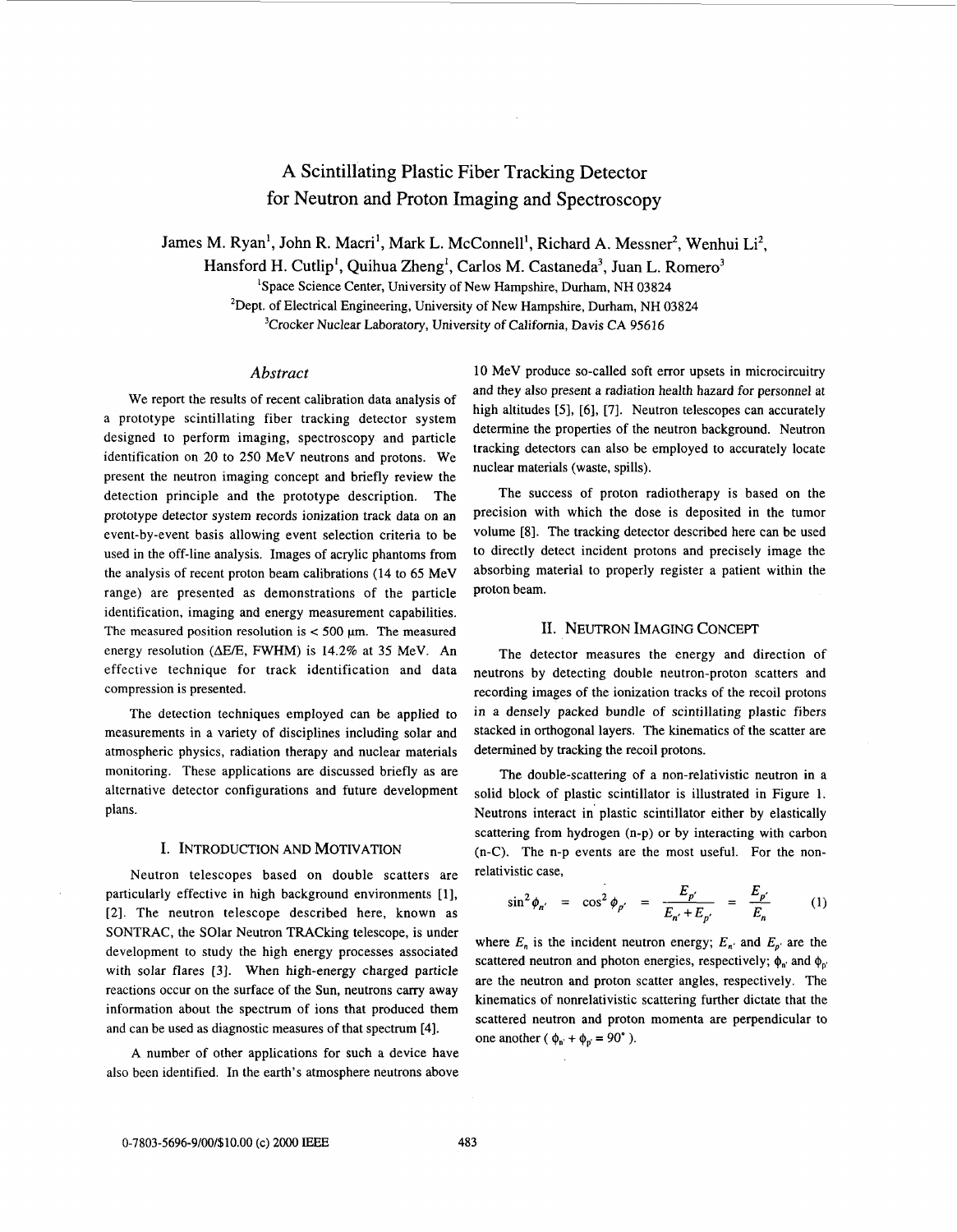<span id="page-3-0"></span>

Figure 1: Schematic of non-relativistic double scatter neutron event in a block of plastic scintillator.

**If** the incident direction of a neutron **is** known, then the measurement of the energy and direction of a recoil proton in a single scatter is sufficient to determine the incident neutron energy. In particular, if the incident direction is known, then  $\phi_{n'}$  is determined and the neutron energy is

$$
E_n = \frac{E_{p'}}{\cos^2 \phi_{p'}} \tag{2}
$$

A more general approach, however, is provided by double-scatter events (Figure 1). If both recoil protons in a double scatter event are measured, then the energy and incident direction of the neutron are uniquely determined. The angular and energy resolution depend upon the ability to precisely measure the energy and direction of the recoil protons. Double scatter events can be used to measure neutron intensity from an extended source such as the secondary neutrons produced in the atmosphere by the primary cosmic radiation. For solar neutrons, double scatter events are also preferred, because they allow for a more complete separation of the source signal from the ambient background.

#### **111.** DETECTOR CONCEPT

The tracking detector concept is based on the use of a closely packed bundle of square cross section plasticscintillator fibers. The fibers are arranged in stacked planes with the fibers in each plane orthogonal to those in the planes above and below. This alternating orientation allows one to record stereoscopic images and track ionizing particles in three dimensions in the scintillating fiber bundle. We have baselined 250 µm fibers on a 300 µm pitch. This size fiber was chosen so that a **10** MeV proton traverses several fibers before stopping. The neutron angular resolution is dependent upon the ability to precisely track the recoil protons. Track imaging employs two CCD cameras, one for each set of orthogonal fiber planes. The ionization track length is a sensitive measure of the recoil proton energy. The location of the Bragg peak, which corresponds to the greater ionization at the end of the track, fixes the track direction.



Figure **2:** Functional diagram illustrating the detector concept and the signal processing logic.

A functional diagram of the readout scheme for an experiment utilizing the SONTRAC concept is shown in Fig. 2. The detector's spectroscopic, track detection, and imaging components cover the entire light emitting area of the scintillating fiber bundle and are duplicated in the orthogonal dimension (not shown). The scintillation light signal is collected and processed at both ends of the fiber bundle. At one end a signal above threshold from a photomultiplier tube (PMT) fires a discriminator that in turn provides a signal to the trigger logic circuitry. At the other end of the fiber bundle, fiber-optic tapers and a pair of image intensifiers demagnify, capture, and hold the scintillation-light image of the ionization track(s) for readout by the CCD camera. The first image intensifier in this chain is always **ON.** Its phosphor holds the

**0-7803-5696-9/00/\$10.00** (c) ZOO0 **IEEE 484**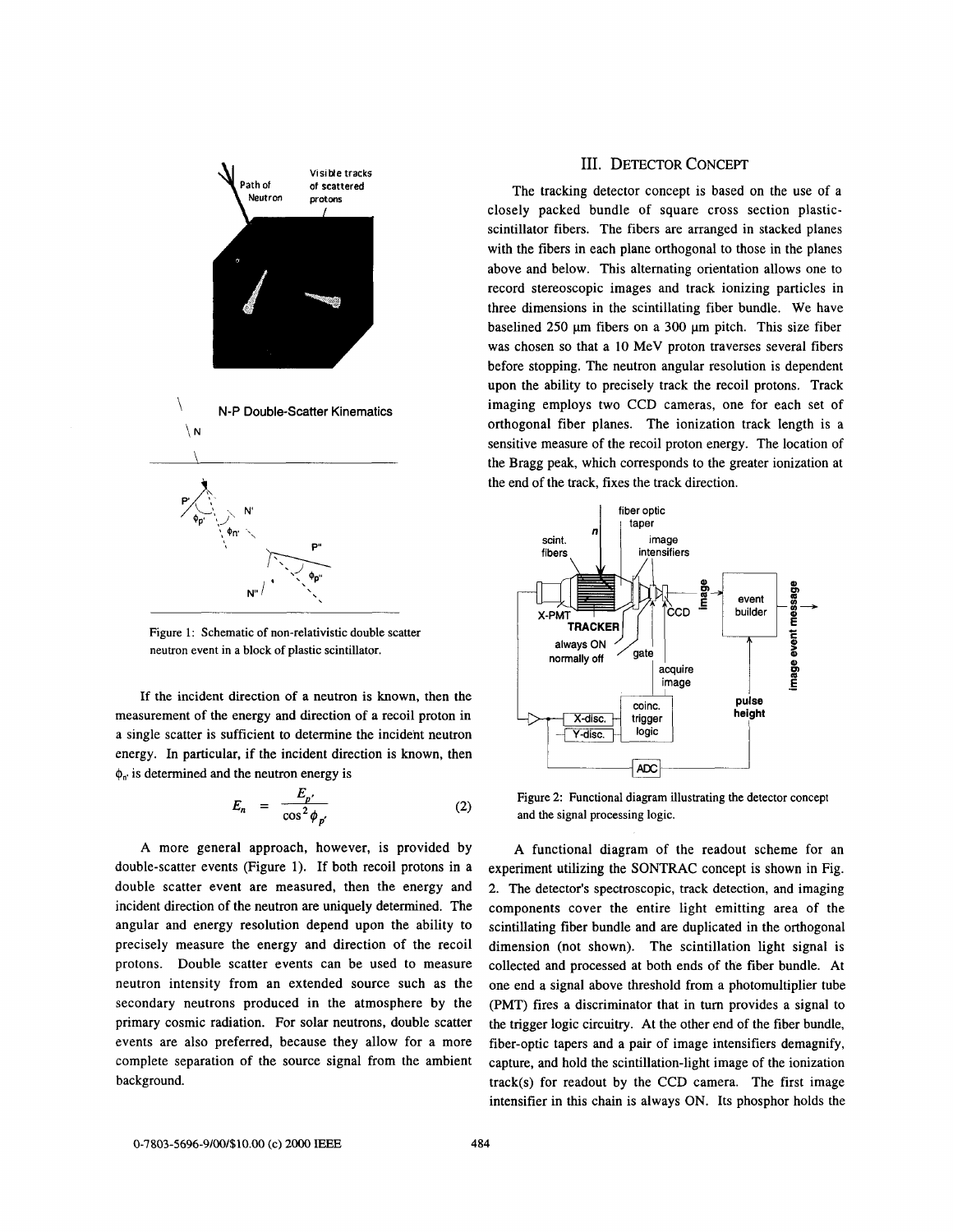image for approximately **1** ms. The second image intensifier in this chain is normally in the gated-OFF condition and no image signal is passed to the CCD sensor. However, when the trigger logic registers the proper coincidence, the track image and PMT pulse height data are acquired and passed to an event builder and combined with auxiliary information for subsequent event-by-event analysis. For a fully 3-d implementation of the SONTRAC concept, this readout scheme would be applied in two orthogonal directions. This would provide the necessary information for reconstructing **3**  d proton tracks.

For laboratory testing we have assembled a 2-d prototype. The prototype tracker is a 10 cm long bundle of 250  $\mu$ m square scintillating plastic fibers on 300 µm pitch within a 12.7 mm (42 fiber) square envelope. Event readout in one direction limits tracking to 2-dimensions. The specifications of its key components and the manner in which it is operated (fiber composition and pitch, photocathode and phosphor composition, self triggered image gating and acquisition scheme) have been previously reported *[9].* 

#### IV. NUCLEON MEASUREMENTS

The SONTRAC prototype was exposed to **14** MeV neutrons at San Diego State University and to higher energy (up to 65 MeV) neutrons and protons at the Crocker Laboratory cyclotron facility at the University of California at Davis. Figure 3 shows a raw CCD image of a neutron double interaction in the prototype fiber bundle. Two recoil proton tracks are evident from a single neutron  $(-65 \text{ MeV})$  incident from the top of the figure. Note the evidence of the Bragg peak. Gaps in the track images represent the passage of the ionizing particles through the passive cladding and EMA materials which surround each fiber.



Figure 3. Raw CCD image of a double scatter from a -65 MeV neutron incident from the top.



Figure **4:** Test geometry for phantom imaging.

Measurements performed at the Crocker Laboratory used a variety of phantom absorbers placed between the proton beam and the tracking detector to measure and calibrate the response and to demonstrate its spectroscopic and imaging capabilities. The geometry for one such test is illustrated in Figure **4.** The phantom absorber is a 24.78 mm thick acrylic block **(1.18** g/cm3) with 3.88 mm deep, 2.86 mm wide slots on 6 mm centers. The slots run parallel to the scintillating fiber axis. The prototype's scintillating fiber bundle spans slightly more than two pitch lengths of the phantom pattern. Factorized at the Crocker Laboratory used<br>of phantom absorbers placed between the proton<br>the tracking detector to measure and calibrate the<br>nd to demonstrate its spectroscopic and imaging<br>i. The geometry for one such test



Figure *5.* Image of slotted phantom accumulated from proton track images. Protons are incident from the right.

Figure 5 shows the accumulated sum of intensity per fiber **for** the track images of 555 selected events. Data are recorded for every event, thus permitting analysis on a variety of criteria. In this case, particles scattered from nearby material in the laboratory were identified and rejected either by the oblique slope of the track image or by the point of entry into the fiber bundle. The figure illustrates the signature of two pitch cycles of the phantom slot pattern.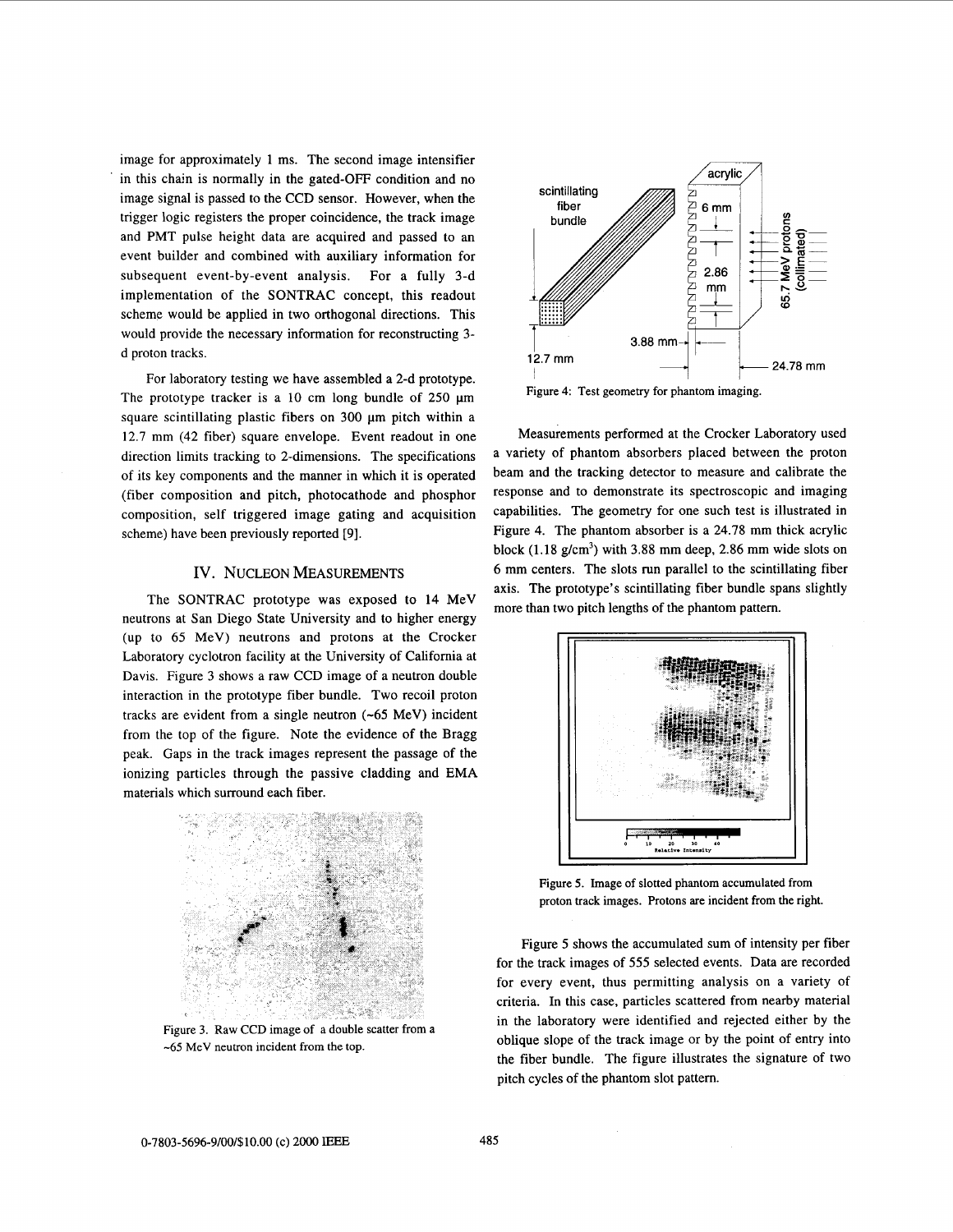### v. TRACK RECOGNITION AND DATA **COMPRESSION**

The operation of SONTRAC represents the accumulation of large volumes of (imaging) data. For remote operations, much of the processing should take place on-board so as to reduce telemetry and/or data recording requirements. We have therefore been developing and evaluating data processing algorithms for (three-dimensional) event recognition, track recognition, data compression and track reconstruction that could be employed in future instrumentation. One such approach involves Hough Transforms. **[IO],** [ll].

Hough transforms allow us to extract information regarding the track orientation and relative strength (i.e., intensity) and, if we preserve enough of the full transform, the number of breaks in the colinear points that occur on the track.

The Hough transform collapses a line into a point and expands a point into a sinusoidal curve. For the Hough transform we describe a line segment with  $r$  and  $\theta$  where  $r$  is the length of the normal from the origin to the line and  $\theta$  is the angle between the normal and the x-axis (Figure *6).* This transforms lines in "image space" to points in Hough space. An infinite number of straight lines can be drawn through any point in image space (such as a lit fiber). If the points in Hough space generated by the transformation of these lines are connected a sinusoidal curve is formed.



Figure 6: Hough transform definition of a line segment.

Figures 7a-7c show the Hough transform sequence, starting with a synthetic track like those that might be produced by SONTRAC. The track is horizontal and starts in the upper left hand corner of figure 7a. Each point along the track in image space becomes a sinusoidal curve in Hough space. If the track is extended to the left a normal line roughly 55 pixels long can be drawn. Since the track is horizontal the angle between the normal and the x-axis **is** roughly 90". The Hough transform of the synthetic track is shown in Figure 7b, with the origin of the image at the top left. In this view, *r* is measured along the -y-axis running from 0 to 256 and  $\theta$  is

measured along the x-axis from 0 to 180". The sinusoidal curves intersect at a point corresponding to  $\theta \approx 90^{\circ}$  and  $r \approx 55$ . The fact that there are two sets of curves with a phase difference between them tells **us** that there are two independent colinear line segments.

An inverse Hough transform has been coded and the Hough space in Figure 7b was "inverted" by this routine without deleting any data from the space (i.e., no data loss). The resulting image is shown in Figure 7c. In practice, one would likely perform some thresholding on the Hough transform to eliminate the ghosts seen in the bottom image.





Figure 7b: Hough Transform of track



Figure 7c: Inverted Hough transform

With the Hough transform it may only be necessary to telemeter only a few pieces of information as opposed to a **250KB** pixel image. Such data can be represented as a tuple of data such as  $\theta$ , r, starting points, length, and intensity. The intensity measured along the particle track will be important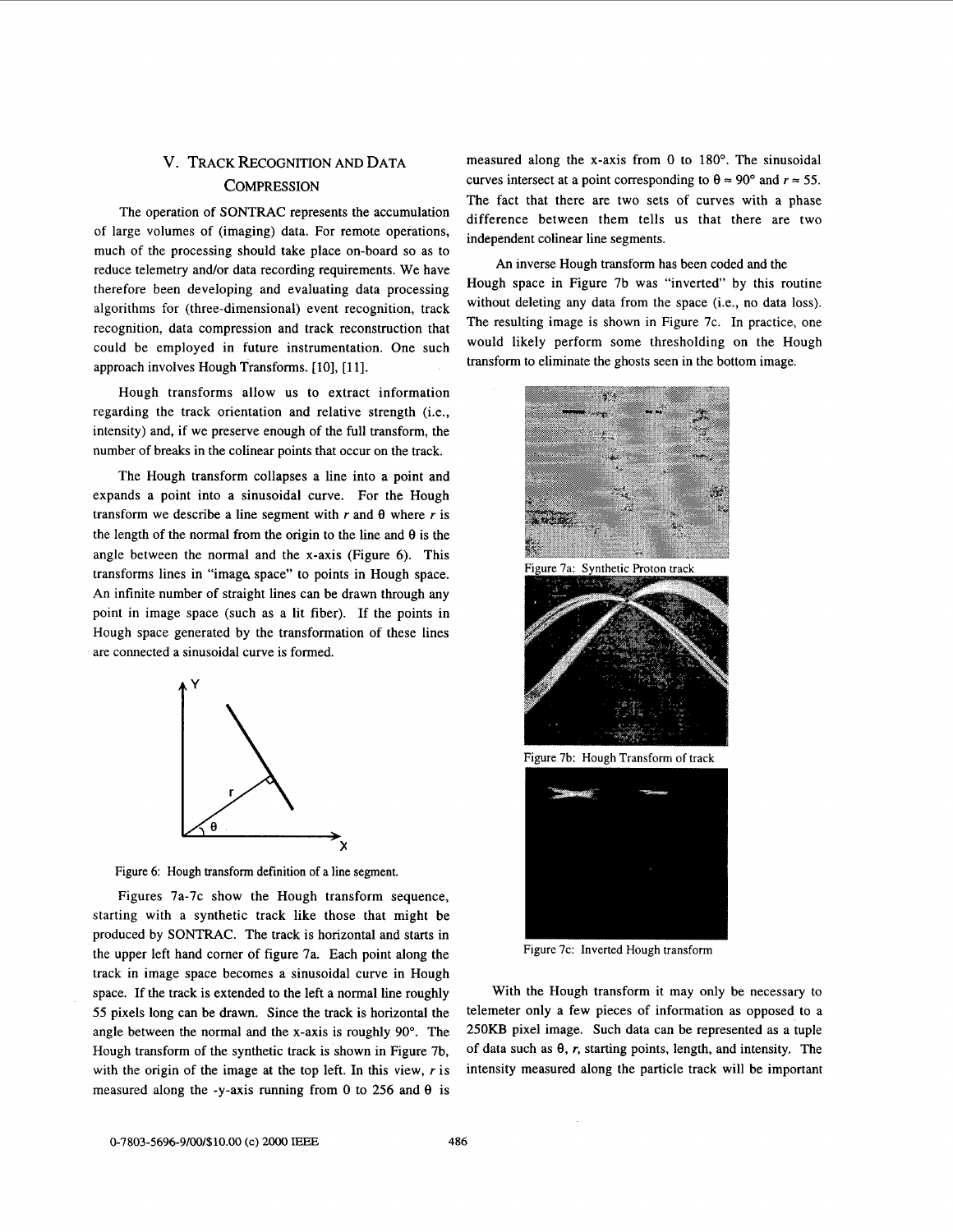for discerning the Bragg peak, which is the region of increased VI. DEVELOPMENT OF APD READOUT ionization near the end of the particle's track.<br>
TECHNOLOGY

Sample Hough transforms of real data are shown in Figures 8 and 9, using data taken from the SONTRAC prototype. A real proton ionization track from a **30** MeV neutron and its Hough transform are shown in Figure 8. Note the Bragg peak near the bottom of the track, indicating that the proton was traveling in the downward direction. As the tracks become longer the Hough signal becomes more compact. Figure 9 shows a true double-scatter event and its Hough



**Figure 8: A proton ionization track as measured by the**  SONTRAC prototype (left) and its Hough transform (right).



**Figure** 9: **An n-p double scatter event as measured by the SONTRAC prototype (left) and its Hough transform (right).** 

transform. Here we see two distinct intensity peaks representing the two recoil protons that have different momentum vectors and displacements. Work needs to be done to quantify the starting point, the location of the Bragg peak and the track length. Some of this can be done with the 2-d prototype data.

A second compression technique capable of  $\sim 90\%$  data reduction has been investigated. Once a track has been identified, only the relevant pixel data around the track and simple location and orientation data are recorded. These data can be telemetered to the ground where the tracks are reassembled and analysed.

We recently received funding from the NASA Explorer Technology program to develop a readout scheme for SONTRAC based on arrays of avalanche photodiodes (APDs). APD arrays represent a relatively new technology that may be well-suited to the readout of a SONTRAC fiber bundle. They have several unique features that make them very attractive for scintillating fiber readout. These include high quantum efficiency, low noise, compact design, low power requirements, and fast response. Furthermore, the APDs would have lower mass and occupy less volume than other readout technologies.



Figure 10: 64 element APD array with 1 mm<sup>2</sup> active **area on a 1.27 mm pitch** 

We have been working closely with Radiation Monitoring Devices, Inc. (RMD), a major player in the development of APD technologies **[12], [13].** They have succeeded in fabricating proportional mode APD arrays with active area pixel sizes less than **1** mm'. The use of APD arrays to readout the individual scintillating fibers provides one signal per fiber. The SONTRAC design, with its 300  $\mu$ m pitch, implies a large number of scintillating fibers. A fiber bundle that is **20** cm square, for example, would contain ~500,000 fibers. Furthermore, these signals must be processed and incorporated into trigger logic that is used to initiate the readout of a valid event. This problem is comparable to that faced by the FiberGLAST project (a version of the Gamma-ray Large Area Space Telescope based on scintillating fibers and being developed by a collaboration that includes UNH). The large number of channels and the complexity of these functions (signal processing, trigger generation and event readout) presents a formidable task, requiring some type of applicationspecific integrated circuit (ASIC). The goal **of** our two **year**  Explorer Technology program is to demonstrate the feasibility of using APD arrays to read out a SONTRAC bundle and to